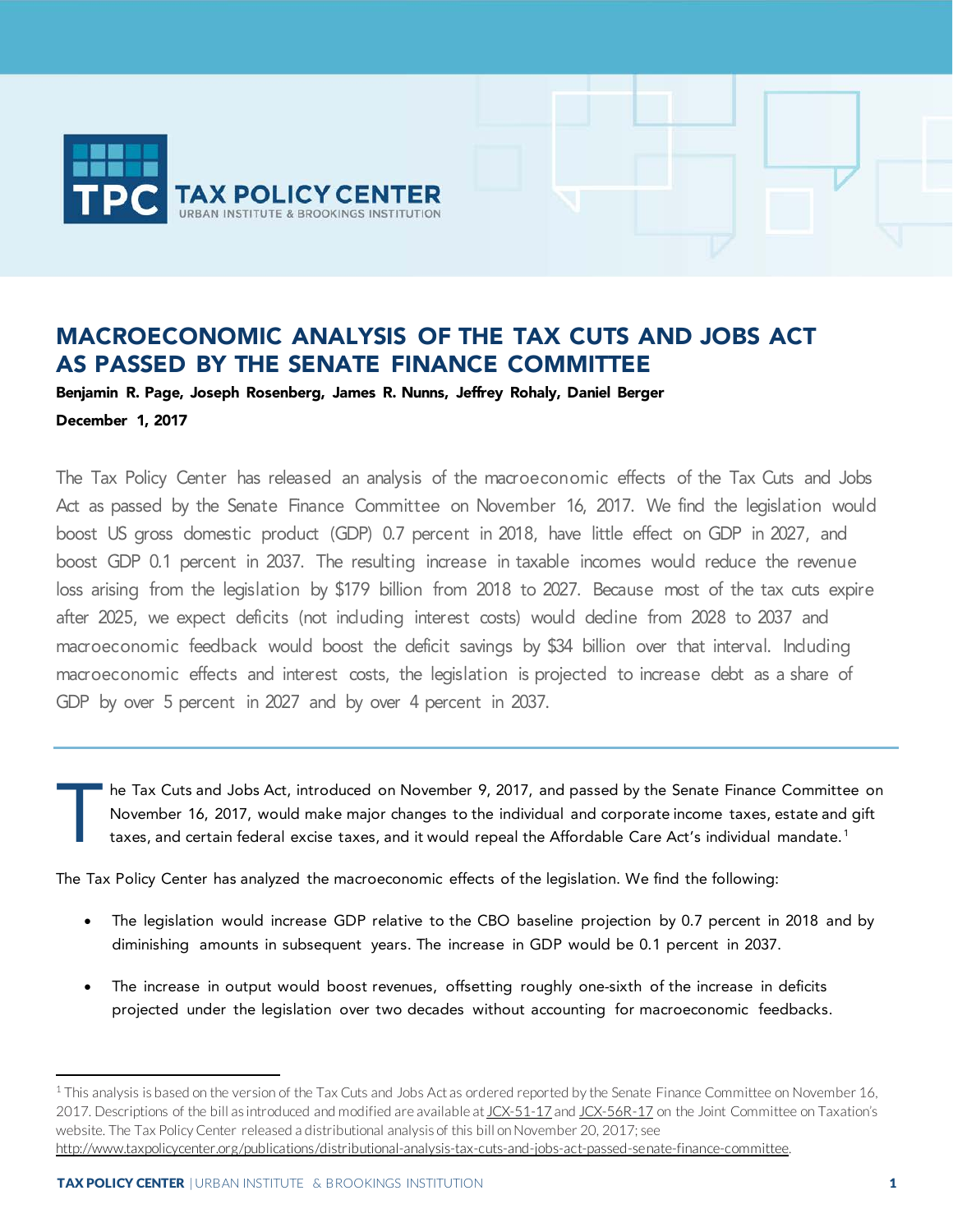• Macroeconomic feedback would reduce the projected effect of the legislation on the size of the national debt by 0.7 percent of GDP in 2027 and 0.8 percent of GDP in 2037, relative to the projected levels under conventional revenue-estimating methods.

## EFFECTS ON OUTPUT

The proposed legislation would affect output primarily through its influence on aggregate demand, labor supply, and saving and investment.

## *Aggregate Demand*

The legislation would increase aggregate demand (and therefore economic output) in two main ways. First, it would reduce average tax rates for most households over the first few years after enactment, increasing after-tax incomes. Households would spend some of that additional income, increasing demand for goods and services. These economic benefits would be modest because most tax reductions would accrue to high-income households, who spend a smaller share of any increases in after-tax income than do lower-income households. Second, by allowing businesses to elect to immediately deduct (expense) new investment over the next five years, the legislation would encourage firms to increase their near-term investment, further increasing demand. The boost in demand would raise economic output relative to its potential level for several years until higher interest rates and prices cause output to return to its longterm potential level. Because the economy is currently near full employment, the impact of increased demand on output would be smaller and diminish more quickly than it would if the economy were in recession.

## *Labor Supply*

The legislation would modestly reduce effective tax rates on labor income (i.e., wages and salaries for employees and self-employment income for others) through 2025, primarily by reducing marginal income tax rates for most workers. The resultant increase in the after-tax wage rate increases labor supply, mostly by encouraging lower-earning spouses to enter the work force or work additional hours. This effect would be reversed after 2025 because the expiration of most individual income tax provisions, together with the retention of slower indexation of tax brackets, would raise marginal tax rates and reduce labor supply.

#### *Saving and Investment*

Largely because the plan would reduce the corporate income tax rate and temporarily allow businesses to expense investment, the legislation would increase the after-tax returns to saving and investment significantly. That would encourage saving, foreign capital inflows, and investment.

Although the legislation would increase incentives to save and invest, it would also substantially increase federal budget deficits through 2025. Higher budget deficits would push up interest rates, which would discourage investment. After 2025 the legislation is projected to reduce federal budget deficits, pushing down interest rates and encouraging investment.

#### *Output*

Taking all these effects into account, TPC estimates that the legislation would boost GDP 0.7 percent in fiscal year 2018, mostly because of its effect on aggregate demand (table 1). The estimated boost to output diminishes over the first few years primarily because the effects of aggregate demand fade and are not fully offset by the increase in labor supply and the increase in the capital stock from increased investment. The boost to output drops sharply after 2025 primarily because the expiration of most individual income tax provisions increases marginal tax rates on labor income, reducing labor supply. By 2027, the legislation would have little effect on GDP, and in 2037 it would raise GDP by 0.1 percent.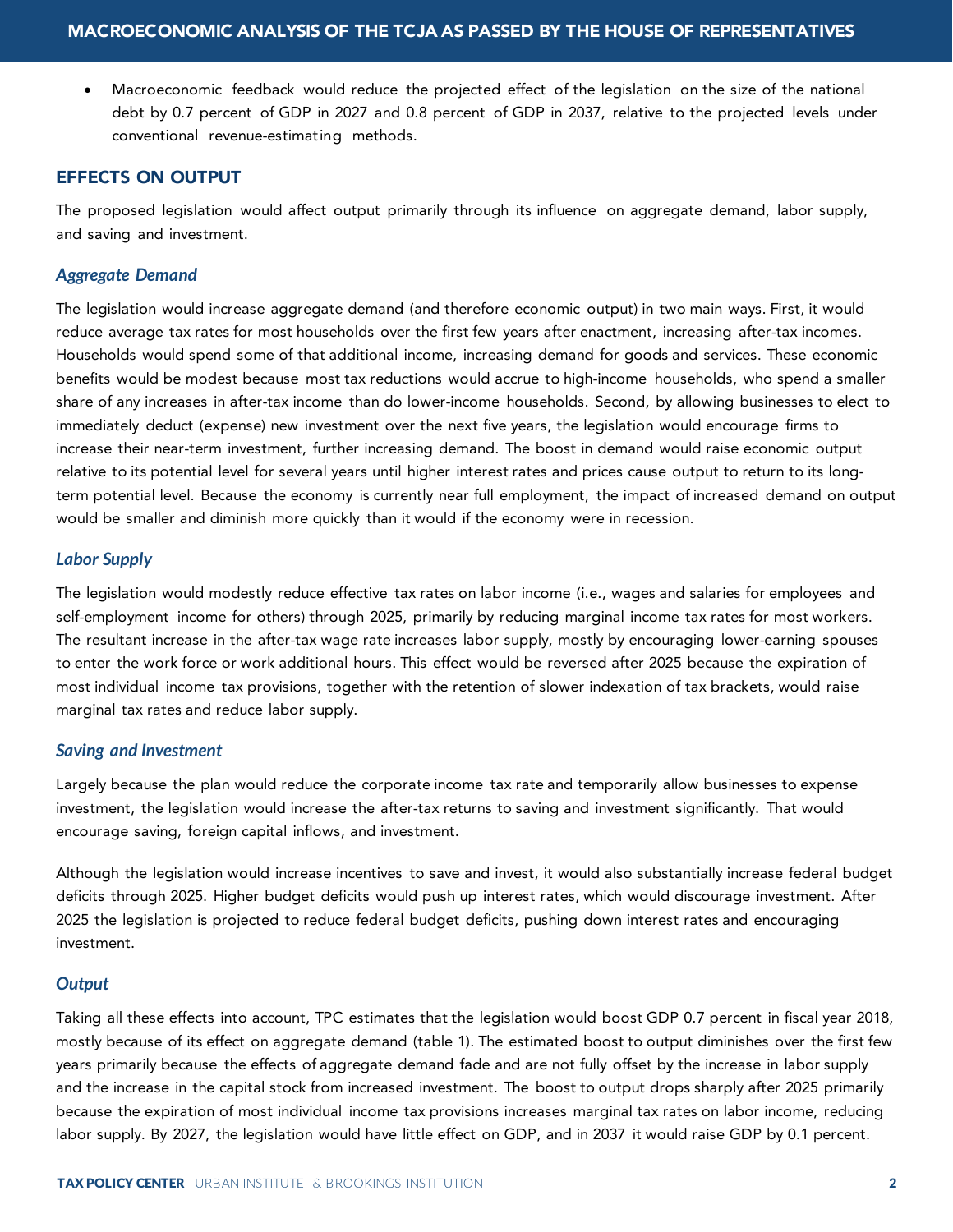The effect on GDP rises slightly over the second decade primarily because lower federal budget deficits boost investment.

#### TABLE 1

Dynamic Effects of the Tax Cut and Jobs Act as Passed by the Senate Finance Committee on GDP FY 2018–37



|                               | <b>Fiscal Year</b>                                        |        |        |        |        |        |        |        |        |        |        |
|-------------------------------|-----------------------------------------------------------|--------|--------|--------|--------|--------|--------|--------|--------|--------|--------|
|                               | 2018                                                      | 2019   | 2020   | 2021   | 2022   | 2023   | 2024   | 2025   | 2026   | 2027   | 2037   |
|                               | GDP (\$ billions)                                         |        |        |        |        |        |        |        |        |        |        |
| Before macroeconomic feedback | 19.926                                                    | 20.661 | 21,378 | 22,168 | 23,037 | 23,948 | 24,899 | 25,889 | 26.917 | 27.985 | 41,419 |
| After macroeconomic feedback  | 20,067                                                    | 20,784 | 21,470 | 22,267 | 23,157 | 24,079 | 25,033 | 26,023 | 26,946 | 27.991 | 41,440 |
|                               | Percentage change in GDP caused by macroeconomic feedback |        |        |        |        |        |        |        |        |        |        |
|                               | 0.7                                                       | 0.6    | 0.4    | 0.4    | 0.5    | 0.5    | 0.5    | 0.5    | 0.1    | 0.0    | 0.1    |

Source: The GDP forecast through 2027 is from CBO, *The Budget and Economic Outlook: 2017 to 2027* (January 2017) and for 2028–37 is from CBO, *The 2017 Long-Term Budget Outlook* (March 2017); macroeconomic feedback estimated using TPC's macroeconomic models. Note: CBO = Congressional Budget Office; GDP = gross domestic product.

# EFFECTS ON THE BUDGET

The increase in output from the legislation would raise taxable incomes for individuals and businesses. That would in turn alter the impact of the proposal on the federal budget deficit, reducing it (relative to the impact before macroeconomic feedback) by \$26 billion in fiscal year 2018 without including interest costs. Between 2018 and 2027 the estimated feedback effect is a cumulative \$179 billion, and between 2028 and 2037 it is a cumulative \$34 billion (table 2). Macroeconomic feedback effects would reduce the increase in the federal budget deficit from the plan about 12 percent over the first decade and boost estimated deficit reduction by about 8 percent over the second decade. Over the full twenty years, it would reduce the increase in the federal deficit by about 17 percent.

#### TABLE 2

Deficit Effects of Tax Proposals in the Tax Cut and Jobs Act as Passed by the Senate Finance Committee Billions of dollars, fiscal years 2018–37



|                                                                               | 2018  | 2019  | 2020  | 2021  | 2022  | 2023  | 2024  | 2025  | 2026 | 2027  | 2018-27 | 2028-37 |
|-------------------------------------------------------------------------------|-------|-------|-------|-------|-------|-------|-------|-------|------|-------|---------|---------|
| Increase in deficit without macroeconomic<br>feedback or interest costs       | 38    | 225   | 247   | 218   | 199   | 167   | 141   | 145   | 64   | $-31$ | 1.412   | $-174$  |
| Impact of macroeconomic feedback on the<br>deficit without interest costs     | $-26$ | $-22$ | $-16$ | $-17$ | $-21$ | $-23$ | $-24$ | $-23$ | $-5$ | $-1$  | $-179$  | $-34$   |
| Increase in deficit with macroeconomic<br>feedback and without interest costs | 12    | 202   | 231   | 200   | 178   | 144   | 117   | 122   | 59   | $-32$ | .233    | $-208$  |

Sources: Joint Committee on Taxation (JCT) and Urban-Brookings Tax Policy Center (TPC) macroeconomic models.

Notes: Estimates without economic feedback for fiscal years 2018–27 are from JCT, Estimated Revenue Effects of the "Tax Cuts and Jobs Act," as Ordered Reported by the Committee on Finance *on November 16, 2017 (JCX-59-17)* ; estimates for fiscal years 2028–37 are TPC calculations based on extensions of JCT estimates. Estimates of impact on the deficit caused by macroeconomic feedback are calculations using TPC's macroeconomic models.

# EFFECTS ON DEBT

The legislation would have an additional effect on deficits and the national debt because of its impact on debt service. Dynamic effects would alter that additional impact in two ways: by reducing the size of the projected additions to federal debt and by increasing interest rates. Dynamic effects reduce the impact on the primary (or noninterest) deficit and therefore also reduce the amount of additional debt that accumulates and, consequently, the additional debt service costs. That effect is offset modestly because the legislation is projected to increase interest rates and, therefore, the debt service cost per dollar of debt, over the first decade. Over the second decade, the legislation is projected to